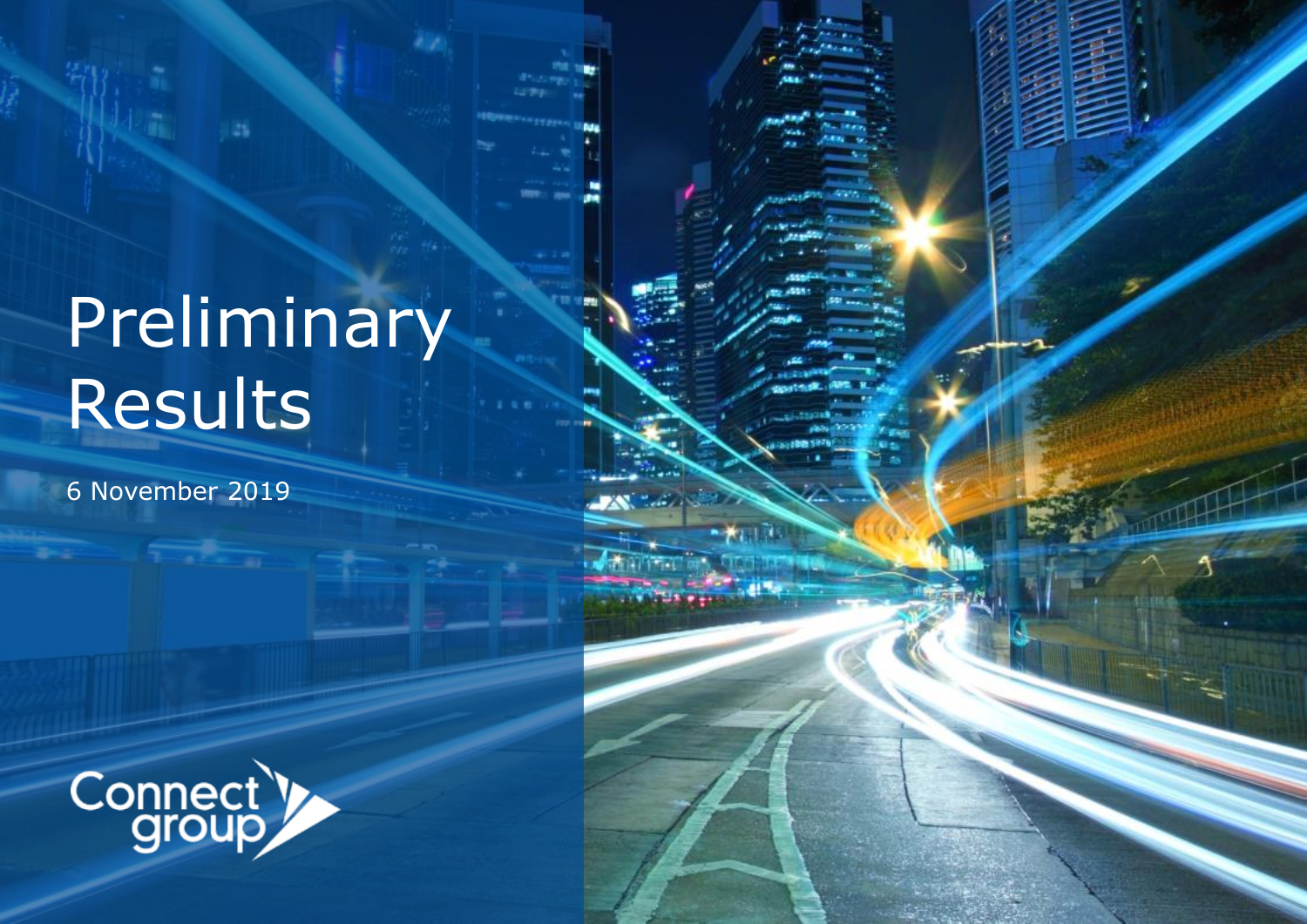## Introduction

**Gary Kennedy** Chairman



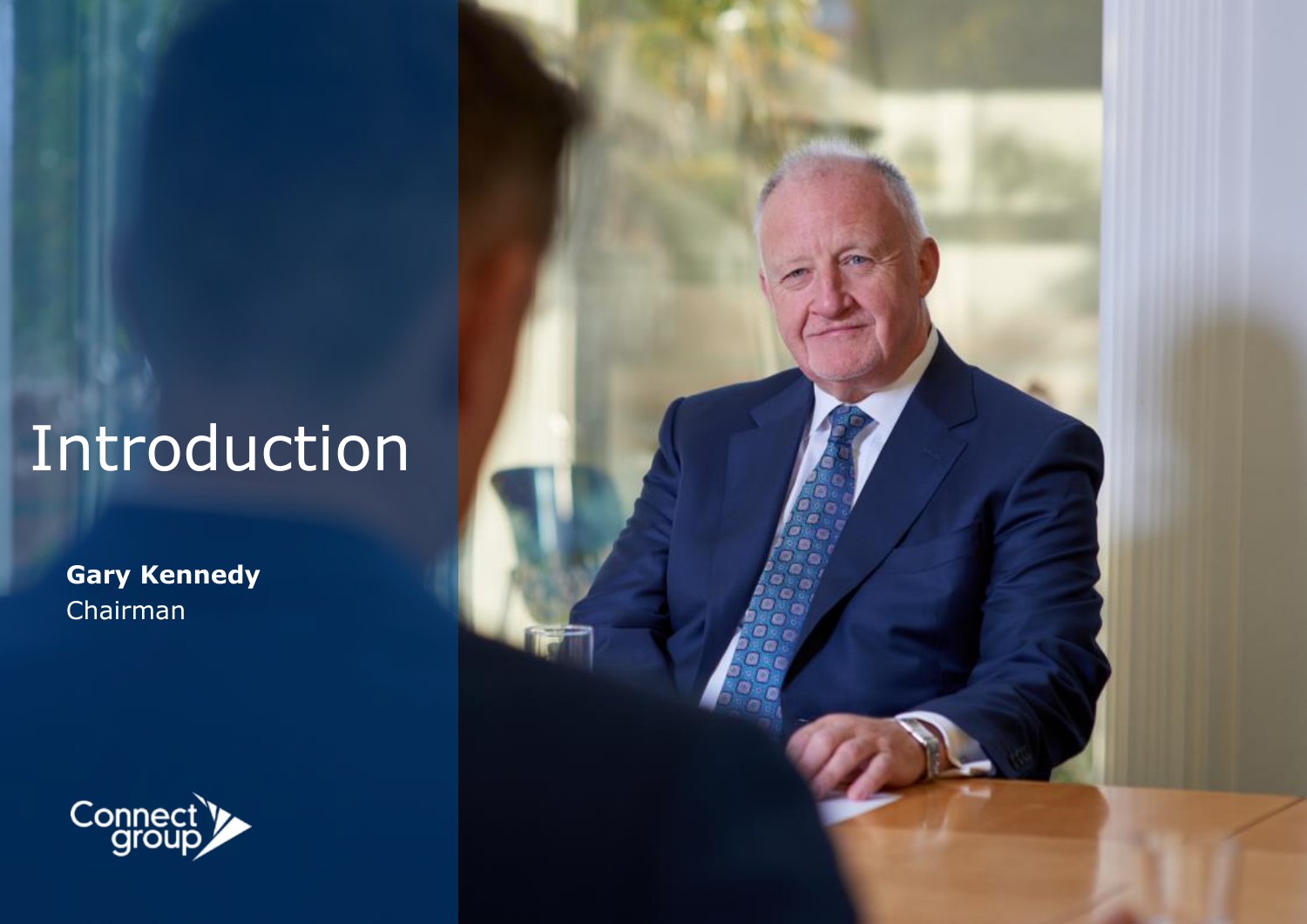

|                       | <b>FY19</b>      | <b>FY18</b> | <b>Var. %</b> |
|-----------------------|------------------|-------------|---------------|
| <b>Revenue</b>        | £1,467.9m        | £1,534.3m   | $-4.3%$       |
| <b>Adjusted PBT</b>   | £23.2m           | £28.4m      | $-18.3%$      |
| <b>Adjusted EPS</b>   | 7.9p             | 9.3p        | $-15.1%$      |
| <b>Free cash flow</b> | £8.3m            | £20.2m      | $-58.9%$      |
| <b>Net Debt</b>       | £73.9m           | £83.4m      | 11.3%         |
| <b>DPS</b>            | 1.0 <sub>p</sub> | 3.1p        | $-67.7%$      |

Statutory continuing loss after tax £31.5m (FY2018: £38.1m loss)

#### Connect Group PLC

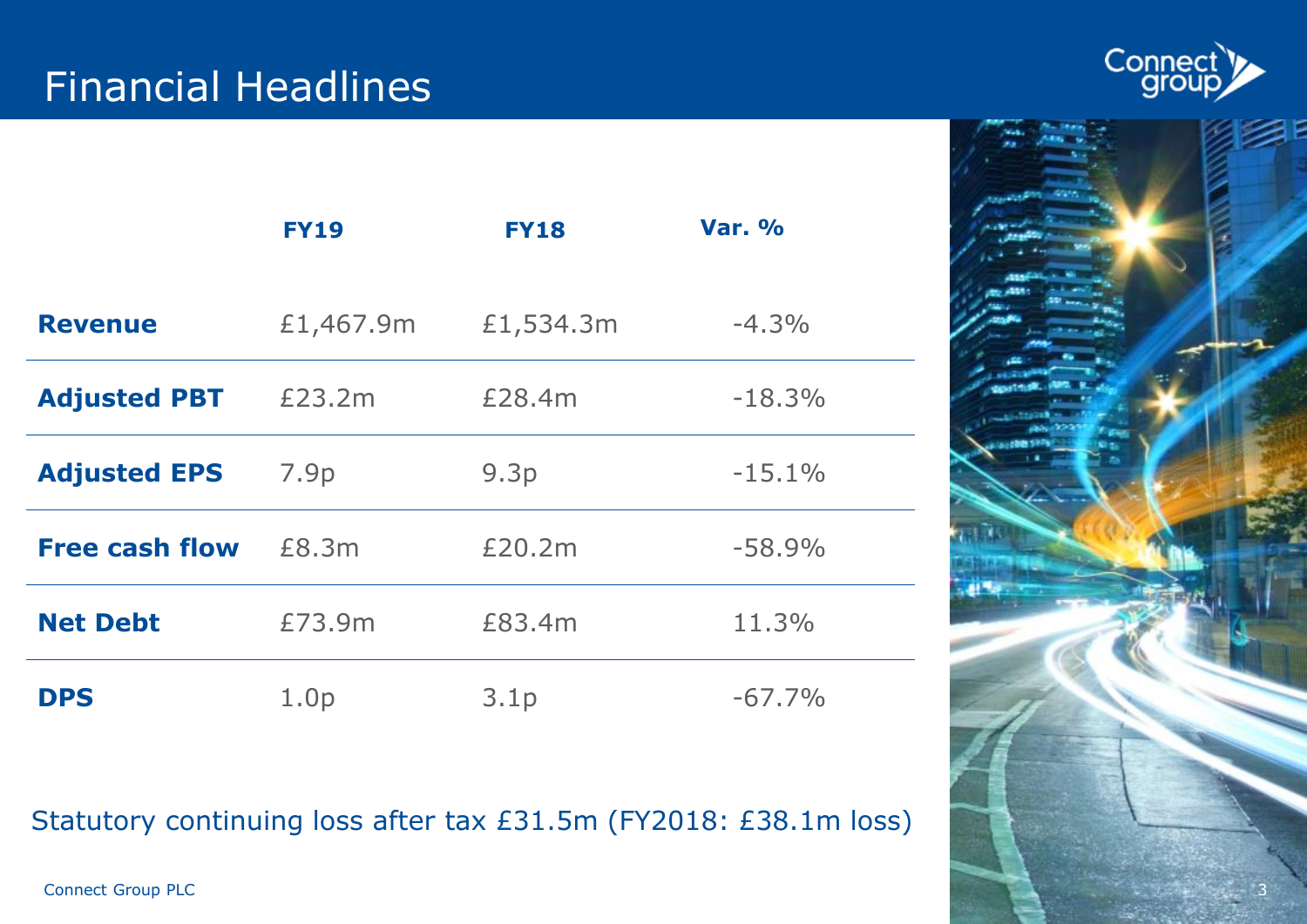## A disappointing year

#### **Good progress in many areas**

- Revised operating structure swiftly established
- Smiths News delivering strong results
- Central restructure on track
- ► Announced sale and leaseback of selected Tuffnells facilities
- ► Prudent capital management

#### **Offset by material underperformance of Tuffnells**

- Flow through of legacy weaknesses
- Challenging trading across the year
- Connect Group PLC Insufficiently agile response to declining volumes



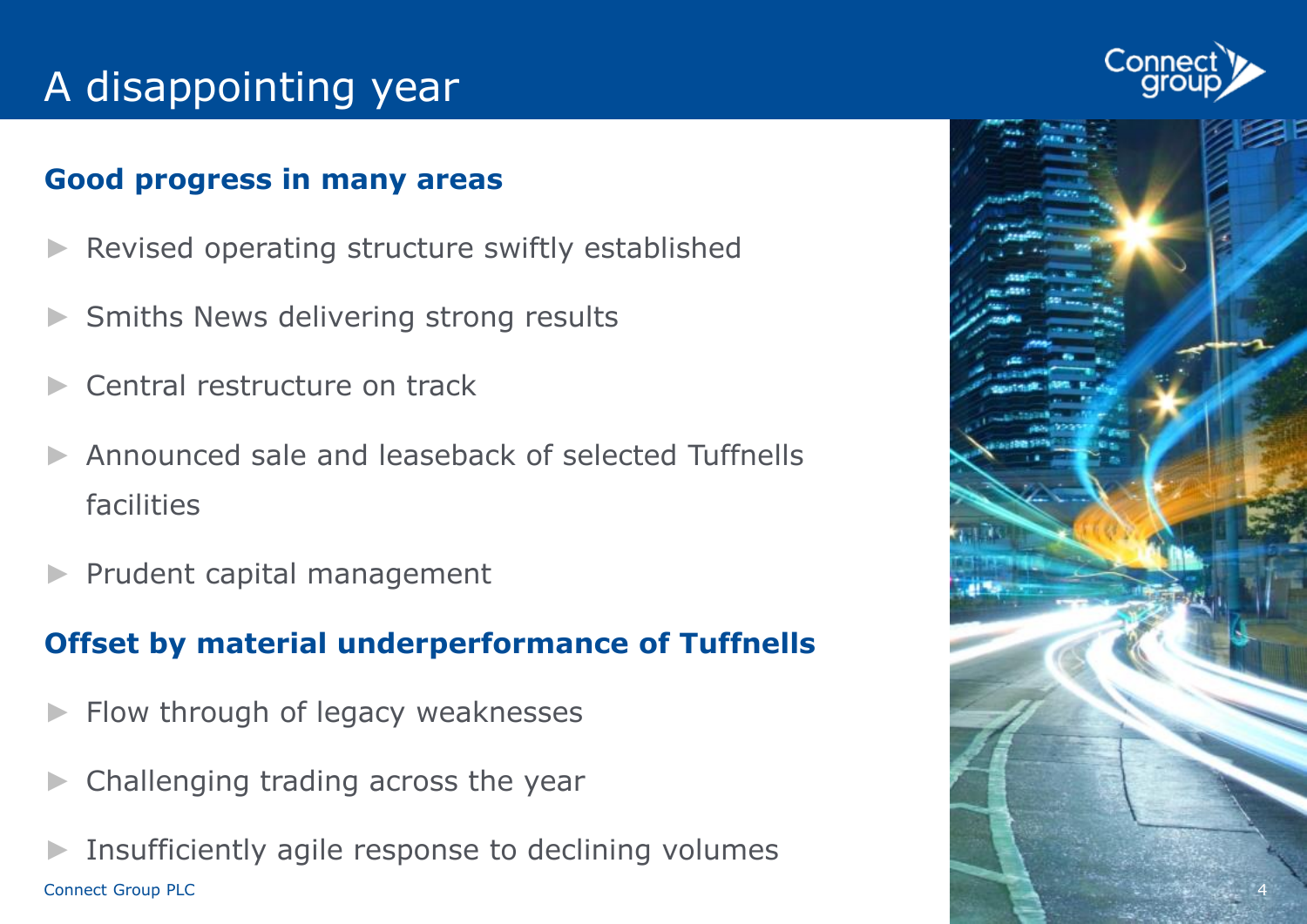## Smiths News



### **A strong performance from our largest business**

- Adjusted operating profit up 12.1% on revenue down 4.3%
- Undistracted delivery of core service and efficiency targets
- Cost saving initiatives mitigating margin decline
- Contract renewals delivered on improved terms
- ► Future cost savings plans underway
- Merger of DMD seamlessly completed
- Stable, focused, cash generative business model

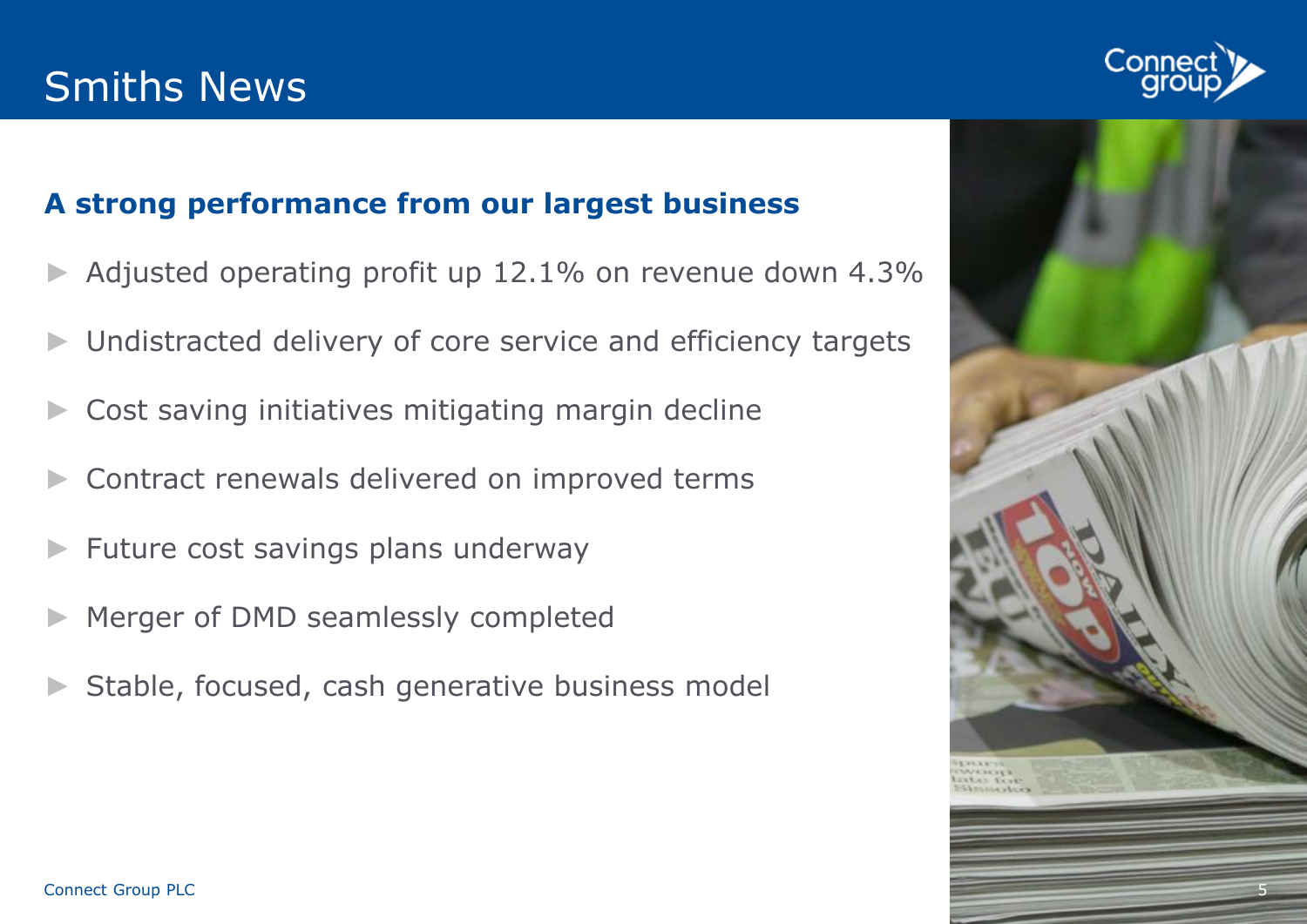

### **Good progress that will deliver significant future benefit**

- Focus on efficient delivery of service to stakeholders
- Offshore service and technology centre established
- ► Consolidation and simplification of support functions
- Investment in continuous improvement and program management
- Zero based budgeting exercise underway

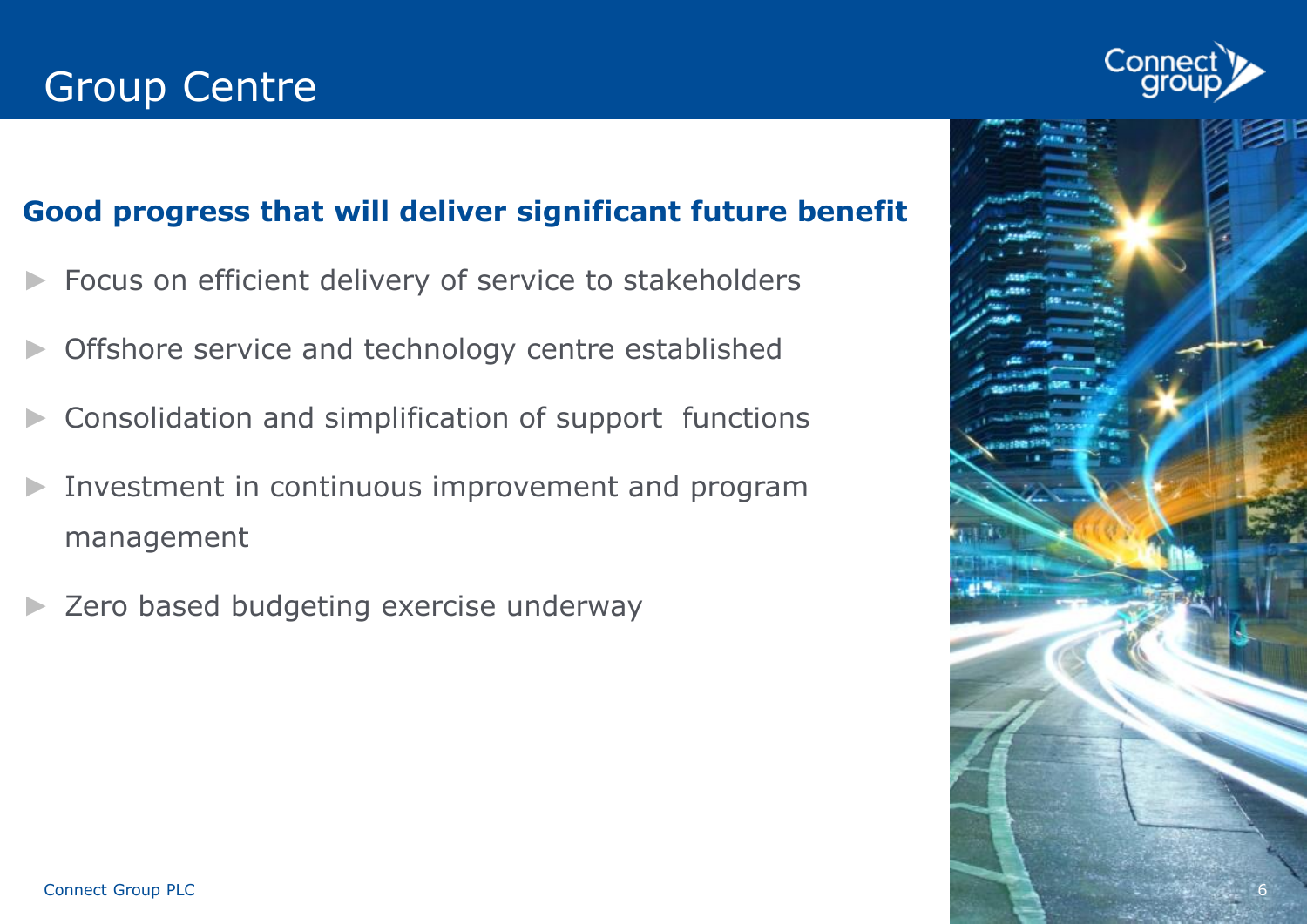## **Tuffnells**



- Legacy weakness proving greater than anticipated
- Materially reduced consignment volumes
- Inflexible operational structure exacerbating difficulties
- Quality of service impacted by scope of challenges
- Aggressive and disruptive competitor pricing

### **Actions beginning to gain traction**

- Restructure of rounds delivering recent savings at depots
- Network and trunking review underway
- Revenue generation key to successful turnaround

Connect Group PLC



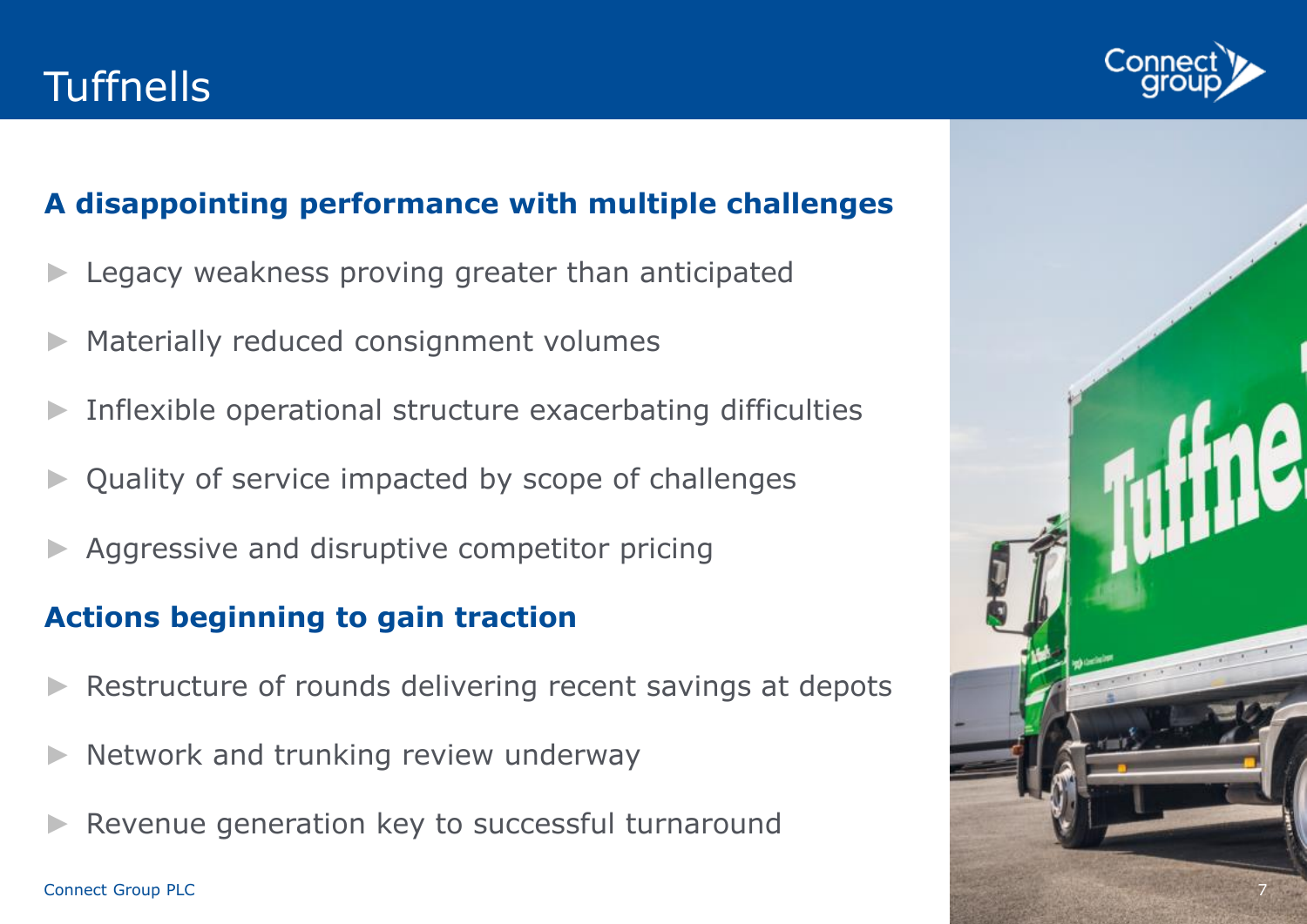### Strategic review of Tuffnells

#### **The number one priority for turnaround of Group**

- Determine the further actions and investment necessary for a sustainable recovery
- Provide clarity for all stakeholders on the future of Tuffnells within the Group

#### **Stakeholder driven analysis**

- Best interests of the business, its people and customers
- Removal of the drag on overall Group performance
- Shareholder value a paramount consideration



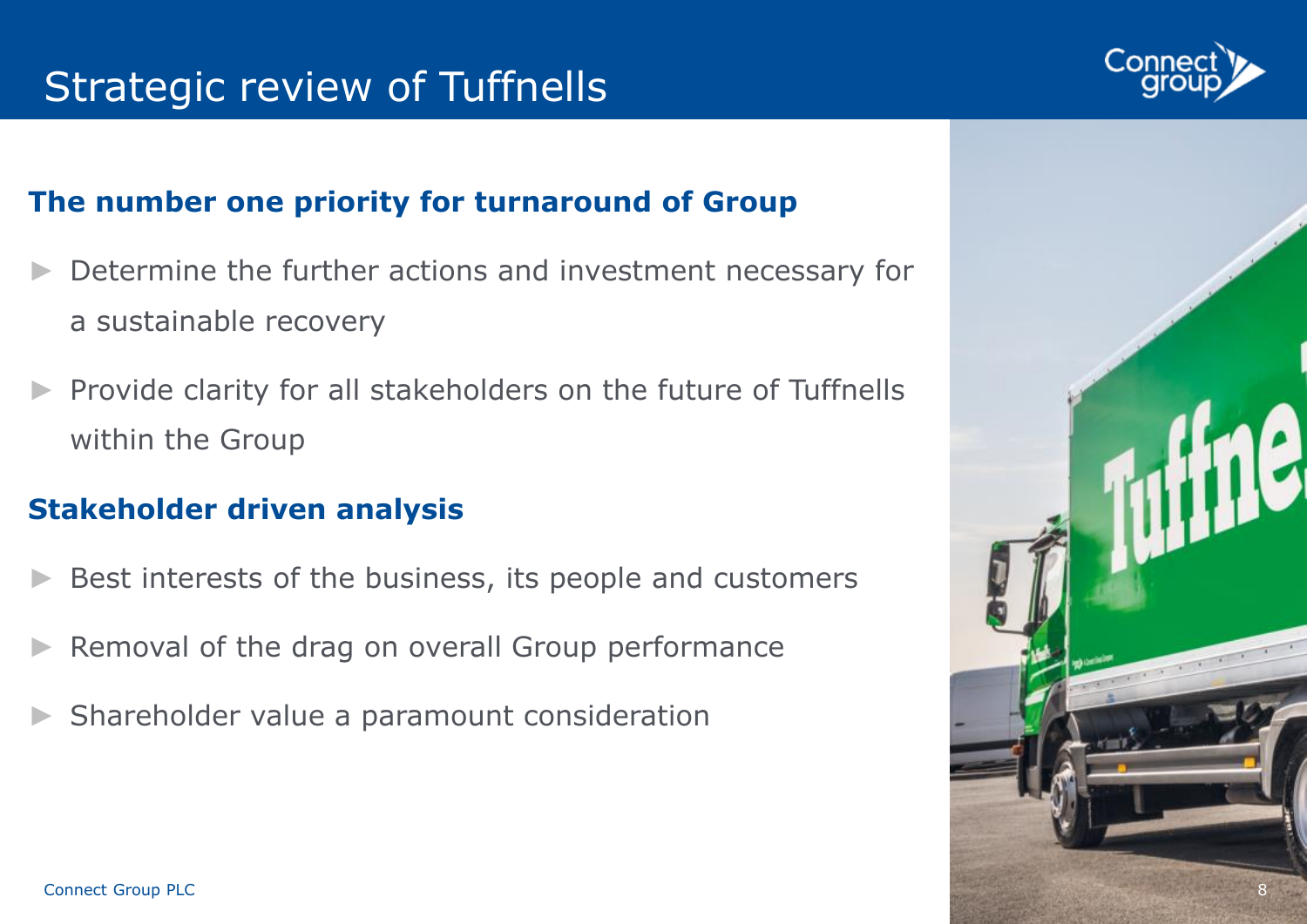

# Group Financial Update

**Tony Grace** Chief Financial Officer

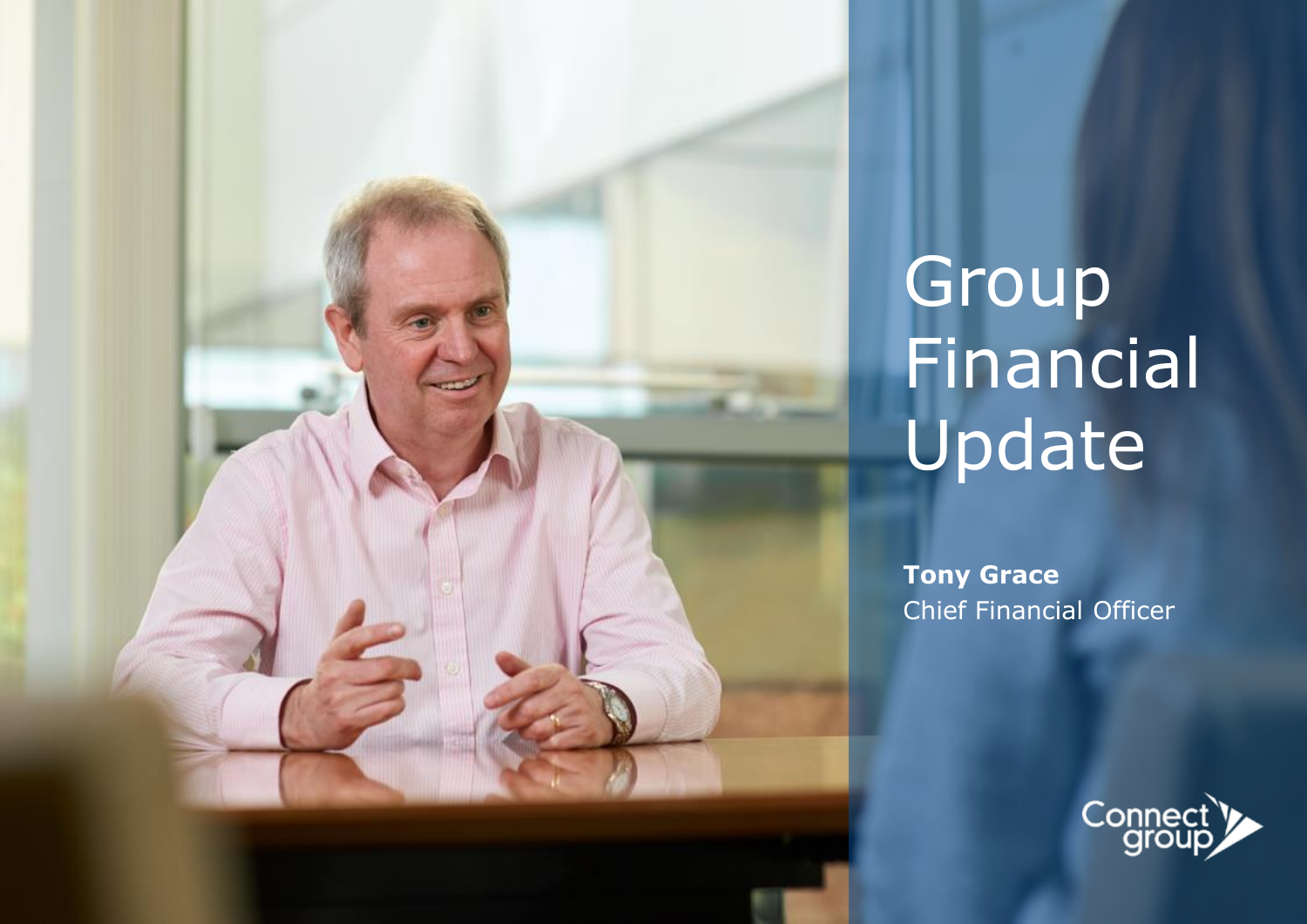## Group performance



| <b>£m Adjusted</b>            | <b>Aug 2019</b>  | <b>Aug 2018</b>  | <b>Change</b><br>$\frac{1}{2}$ |
|-------------------------------|------------------|------------------|--------------------------------|
|                               |                  |                  |                                |
| <b>Smiths News</b>            | 43.6             | 38.9             | 12.1%                          |
| <b>Tuffnells</b>              | (14.1)           | (5.0)            | $-182.0\%$                     |
| <b>Group operating profit</b> | 29.5             | 33.9             | $-13.0%$                       |
| Net finance charges           | (6.3)            | (5.5)            | $-14.5%$                       |
| <b>Group PBT</b>              | 23.2             | 28.4             | $-18.3%$                       |
| <b>Tax</b>                    | (3.8)            | (5.5)            | 30.9%                          |
| <b>Group PAT</b>              | 19.4             | 22.9             | $-15.3%$                       |
|                               |                  |                  |                                |
| Number of shares              | 246.4            | 246.0m           | 0.2%                           |
| Earnings per share            | 7.9 <sub>p</sub> | 9.3 <sub>p</sub> | $-15.1%$                       |

Statutory continuing loss after tax £31.5m (FY2018: £38.1m loss)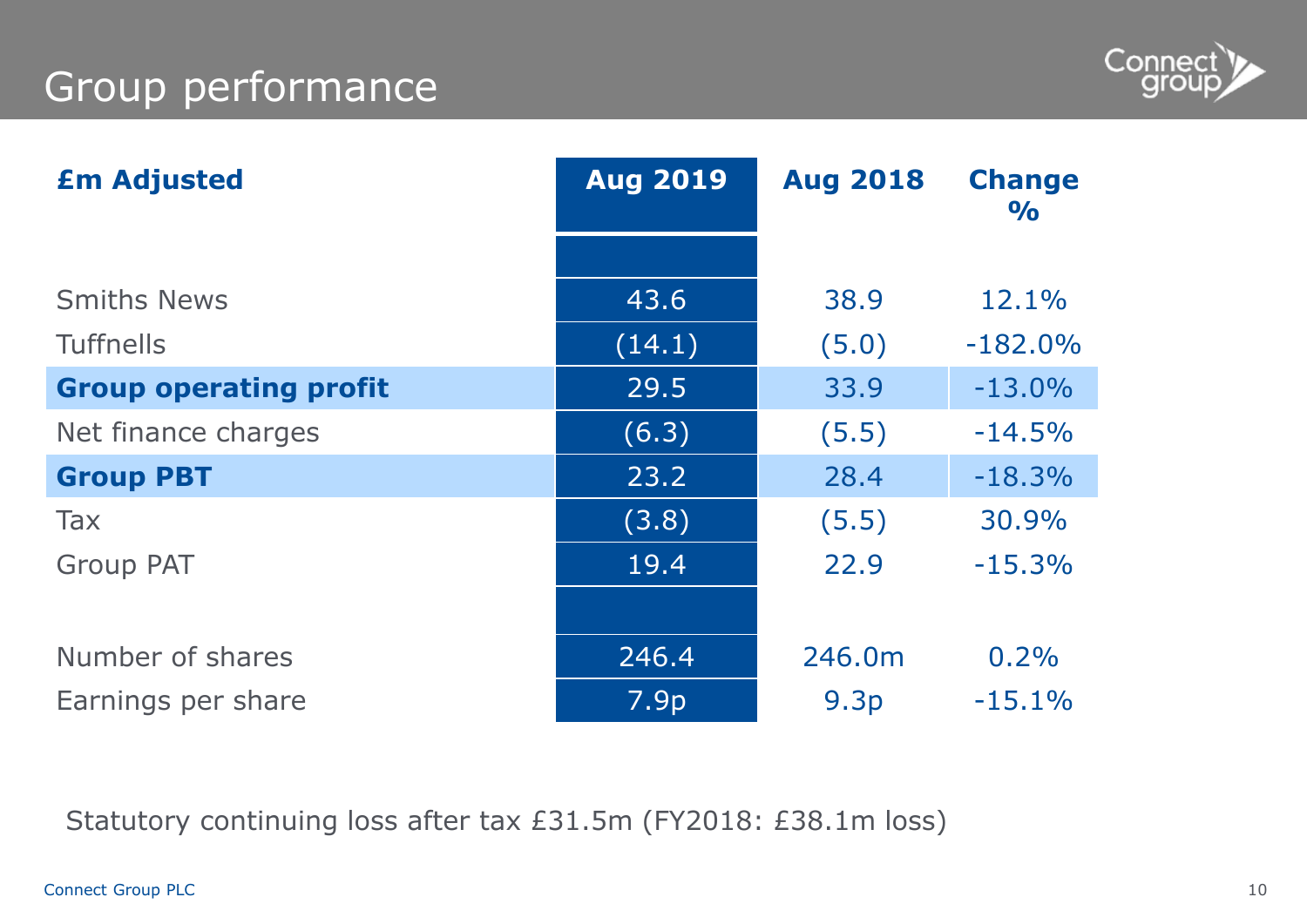## Adjusting items



| £m                                         | <b>Aug 2019</b> | <b>Aug 2018</b> |
|--------------------------------------------|-----------------|-----------------|
| Impairment of tangible & intangible assets | (45.5)          | (46.1)          |
| Amortisation of acquired intangibles       | (6.8)           | (7.1)           |
| Network and re-organisation costs          | (6.4)           | (3.1)           |
| Brierley Hill insurance claim              | (0.2)           |                 |
| NMW regulatory compliance                  | 0.2             | (0.5)           |
| Pension buy-in                             | (2.2)           |                 |
| Pass My Parcel exit costs                  | 0.3             | (6.7)           |
| Impairment of tangible assets              | ٠               | (1.1)           |
| <b>IPR</b> settlement income               | 0.5             |                 |
| Sale and leaseback costs                   | (0.7)           |                 |
| Vacant property                            |                 | 0.7             |
| <b>Total before taxation</b>               | (60.8)          | (63.9)          |
| <b>Taxation</b>                            | 9.9             | 2.9             |
| <b>Total after taxation</b>                | (50.9)          | (61.0)          |

Connect Group PLC • The cash cost of Adjusted items relating to continuing operations in 2019 was £8.3m (2018 £8.3m)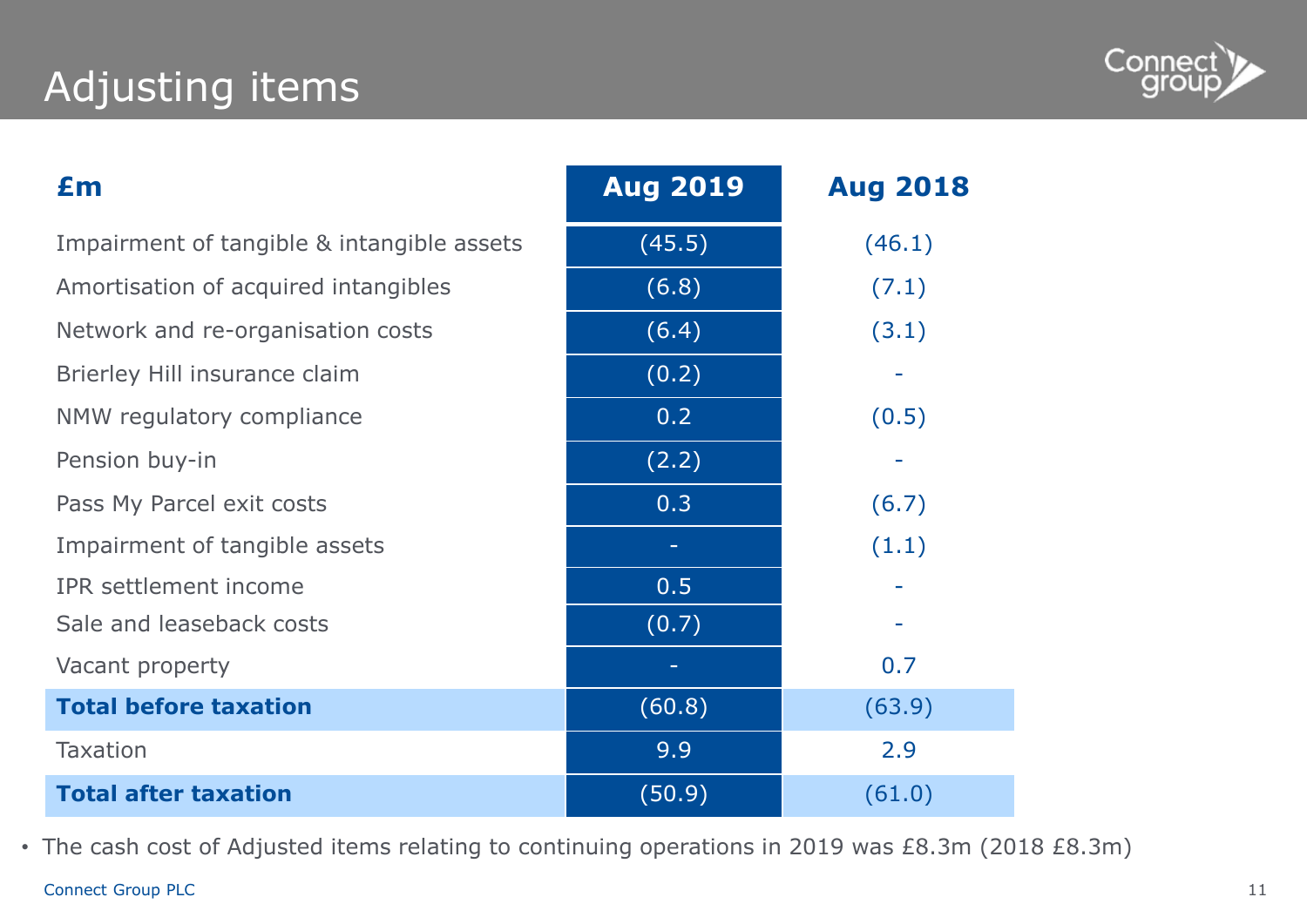## Free cash flow



| Em                                  | <b>Aug 2019</b> | <b>Aug 2018</b> |
|-------------------------------------|-----------------|-----------------|
| Operating profit - adjusted         | 29.5            | 33.9            |
| Depreciation and amortisation       | 9.3             | 11.9            |
| <b>EBITDA</b>                       | 38.8            | 45.8            |
| Working capital                     | (3.9)           | 7.7             |
| Capital expenditure                 | (8.6)           | (8.5)           |
| Finance lease payments              | (2.8)           | (3.8)           |
| Net interest and fees               | (5.1)           | (5.8)           |
| <b>Taxation</b>                     | (2.6)           | (6.5)           |
| Other                               | 0.8             | (0.4)           |
| Free cash flow (excluding Adjusted) | 16.6            | 28.5            |
| Adjusted items                      | (8.3)           | (8.3)           |
| Free cash flow                      | 8.3             | 20.2            |

Connect Group PLC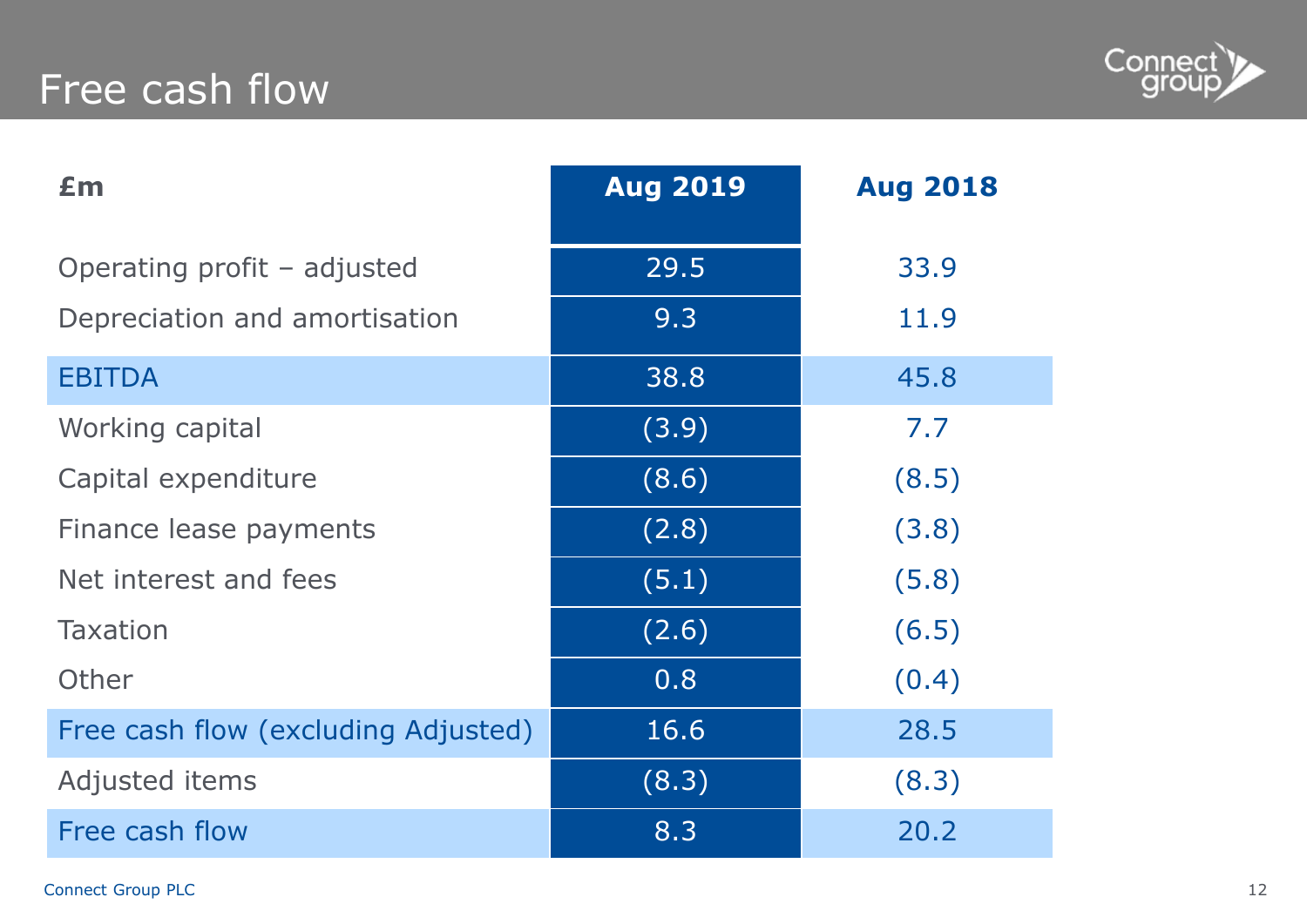## Net debt



| £m                                | <b>Aug 2019</b> | <b>Aug 2018</b> |
|-----------------------------------|-----------------|-----------------|
| Opening net debt                  | (83.4)          | (82.1)          |
| Free cash flow                    | 8.3             | 20.2            |
| Finance lease creditor &<br>other | 2.8             | 3.2             |
| Pension deficit                   | (1.6)           | (4.7)           |
| Dividend paid                     |                 | (24.1)          |
| Disposal proceeds                 |                 | 12.9            |
| Discontinued cash flow            |                 | (8.8)           |
| Closing net debt                  | (73.9)          | (83.4)          |

Net debt : EBITDA 1.9x 1.8x

• Committed Bank facilities of £175m to January 2021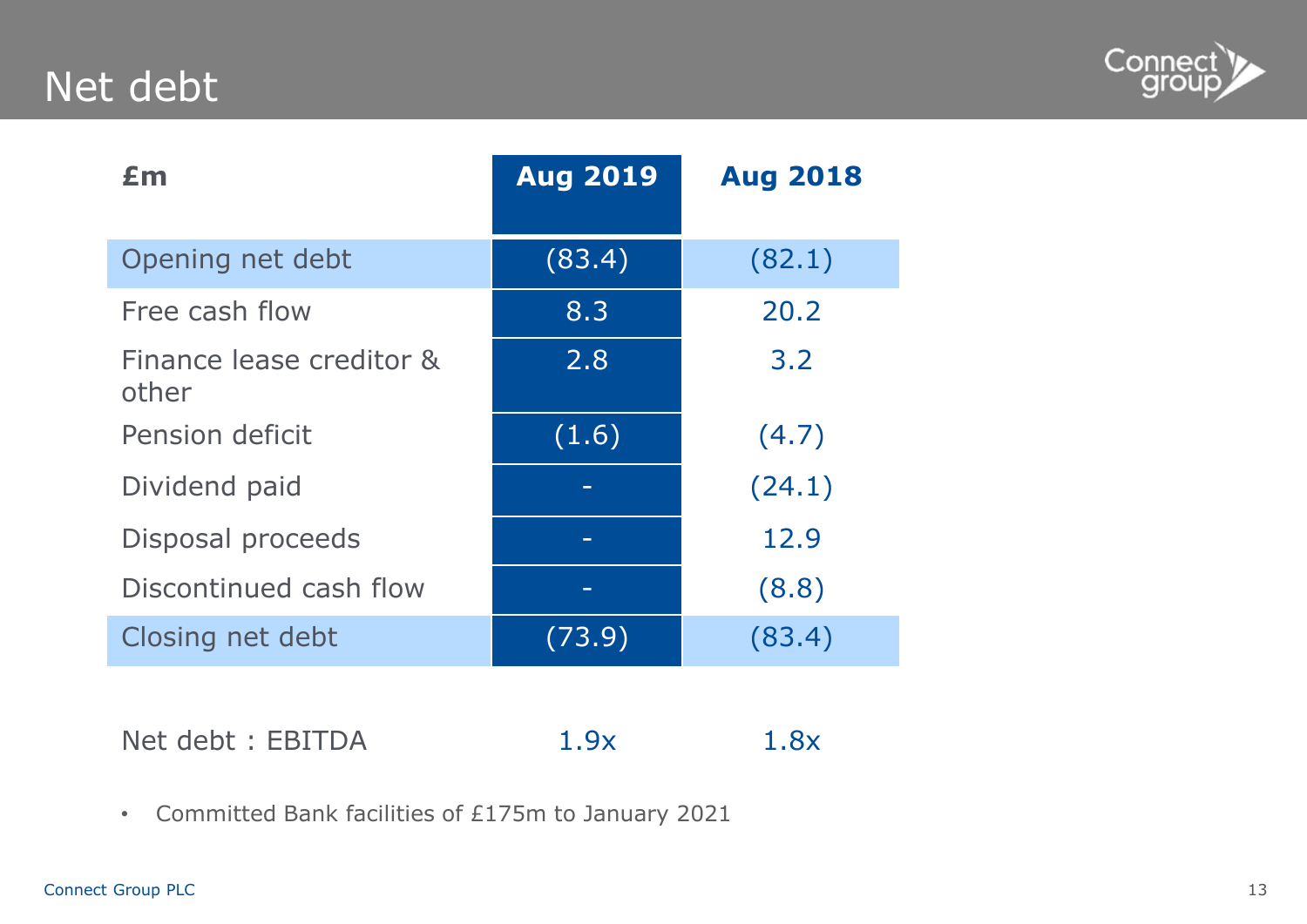## **Summary** and Q&A

**Gary Kennedy** Chairman



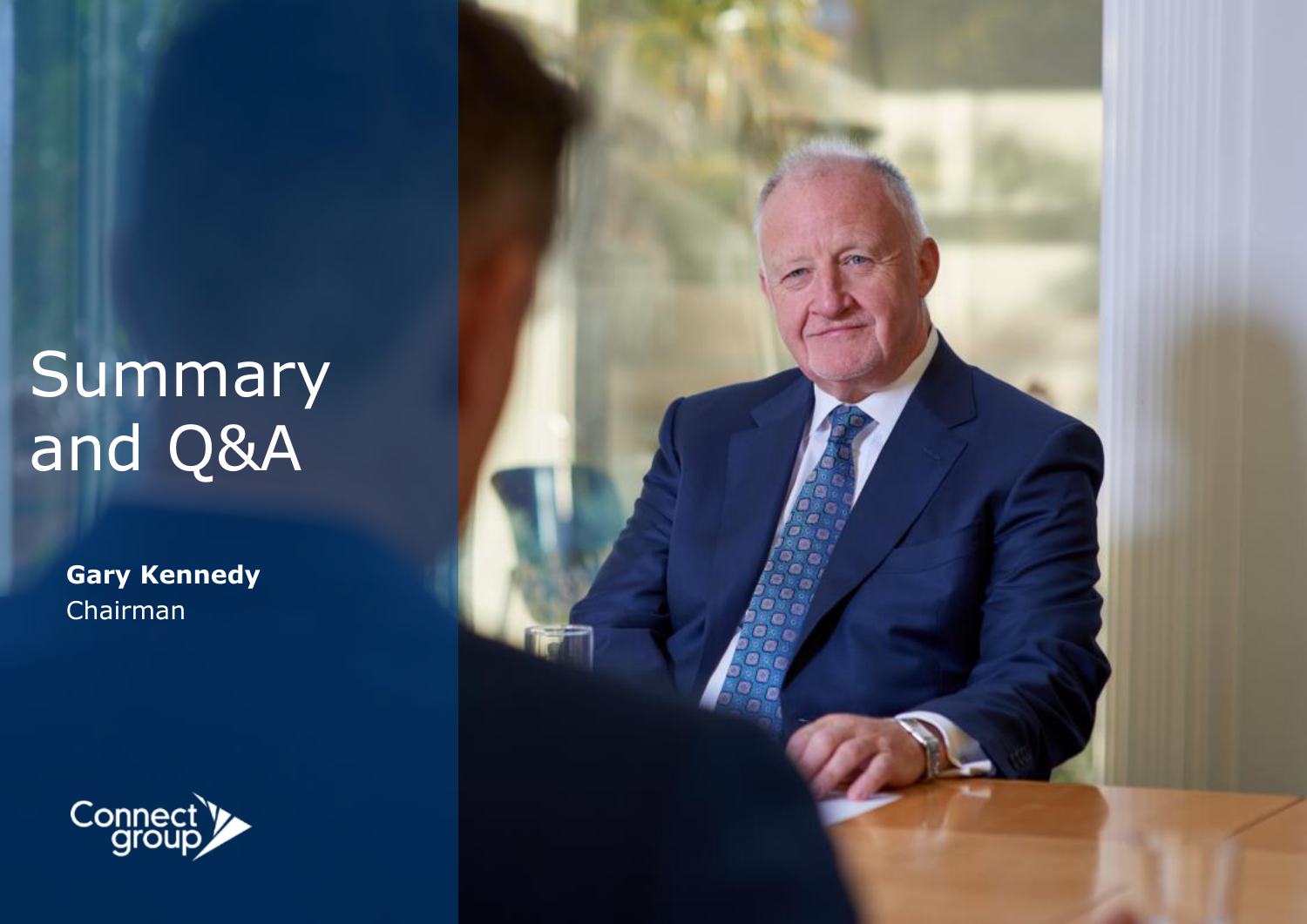## Priorities and outlook

### **Clear priorities for FY2020**

- Strategic Review and turnaround of Tuffnells
- Cost and service momentum in Smiths News
- ► Network improvement and efficiency
- ► Optimising Head Office functions
- ► Capital discipline
- ► Leveraging and energising our people